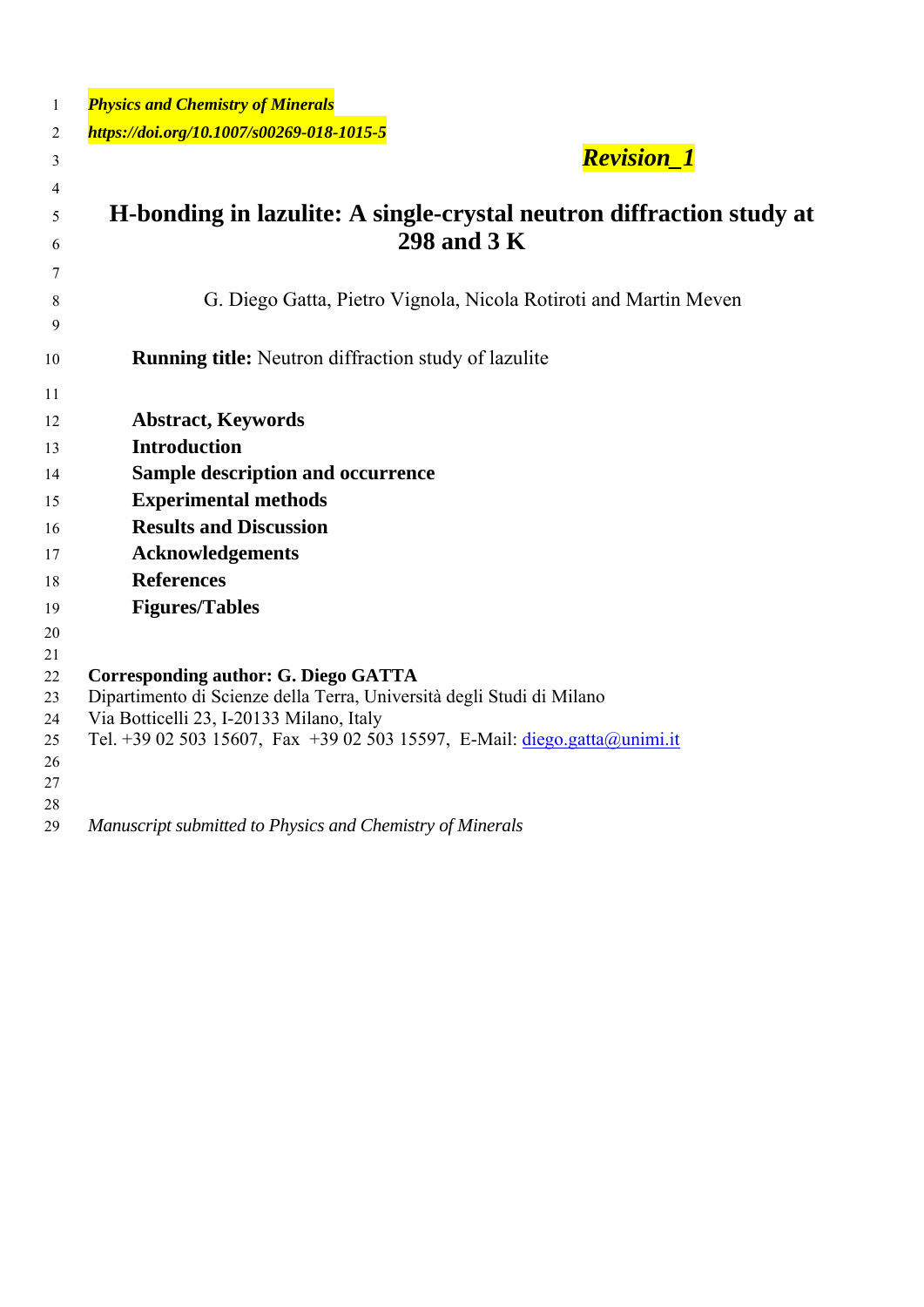| 30 | H-bonding in lazulite: A single-crystal neutron diffraction study at                                                     |
|----|--------------------------------------------------------------------------------------------------------------------------|
| 31 | 298 and 3 K                                                                                                              |
| 32 | G. Diego Gatta <sup>1,2</sup> , Pietro Vignola <sup>3</sup> , Nicola Rotiroti <sup>1</sup> and Martin Meven <sup>4</sup> |
| 33 |                                                                                                                          |
| 34 | <sup>1</sup> Dipartimento di Scienze della Terra, Università degli Studi di Milano,                                      |
| 35 | Via Botticelli 23, I-20133 Milano, Italy                                                                                 |
| 36 | <sup>2</sup> CNR-Istituto di Cristallografia, Via Amendola $122/O$ , I-70126 Bari, Italy                                 |
| 37 | <sup>3</sup> CNR-Istituto per la Dinamica dei Processi Ambientali, via Botticelli 23, I-20133, Milano, Italy             |
| 38 | <sup>4</sup> Institute of Crystallography, RWTH Aachen University, and Jülich Centre for Neutron Science (JCNS) at Heinz |
| 39 | Maier-Leibnitz Zentrum (MLZ), Lichtenbergstraße 1, D-85747 Garching, Germany                                             |
| 40 |                                                                                                                          |
| 41 |                                                                                                                          |
| 42 | <b>Abstract</b>                                                                                                          |

43 The crystal structure and crystal chemistry of a lazulite from Crosscut Creek (Kulan Camp 44 area, Dawson mining district, Yukon, Canada) was investigated by electron microprobe analysis in 45 wavelength-dispersive mode (EMPA) and single-crystal neutron diffraction at 298 and 3 K. Its 46 empirical formula, based on EMPA data, is:  $(Mg_{0.871}Fe_{0.127})_{\Sigma 0.998}Al_{2.030}(P_{1.985}Ti_{0.008}Si_{0.007}O_4)_{2}(OH)_{2}$ . 47 The neutron diffraction experiments at room and low *T* proved that the H-free structural model of 48 lazulite previously reported, on the basis of X-ray structure refinement, is correct: the building unit 49 of the lazulite structure consists of a group of three face-sharing (Al-octahedron)+(Mg,Fe-50 octahedron)+(Al-octahedron), connected to the adjacent one *via* a corner-shared OH-group and two 51 corner-shared oxygen sites of the P-tetrahedron, to form a dense 3D-edifice. Only one 52 crystallographically independent H site occurs in the structure of lazulite, forming a hydroxyl group 53 with the O5 oxygen, with O5-H= 0.9997 Å at room temperature (corrected for *riding motion effect*). 54 The H-bonding scheme in the structure of lazulite is now well defined: a bifurcated bonding scheme 55 occurs with the O4 and O2 oxygen sites as *acceptors*. The two H-bonds are energetically different, 56 as shown by their bonding geometry: the H-bond with the O2 site as *acceptor* is energetically more 57 favorable, being O5-H···O2 = 152.67(9)°, O5···O2 = 3.014(1) Å and H···O2 = 2.114(1) Å, whereas 58 that with O4 as *acceptor* is energetically more costly, being  $O5-H \cdot O4 = 135.73(8)^\circ$ ,  $O5 \cdot O4 =$ 59 3.156(1) Å and H···O4 = 2.383(1) Å, at room temperature. No *T*-induced phase transition occurs 60 within the *T*-range investigated. At low temperature, the O5-H···O2 bond is virtually identical to the 61 room-*T* one, whereas the effects of *T* on O5-H···O4 are more pronounced, with significant 62 differences of the  $O_{donor}$   $O_{acentor}$  and  $H \cdots O_{acentor}$  distances. The experimental findings of this study 63 do not support the occurrence of  $HPO_4$  or  $H_2PO_4$  units into the structure of lazulite, recently 64 reported on the basis of infrared and Raman spectra.

65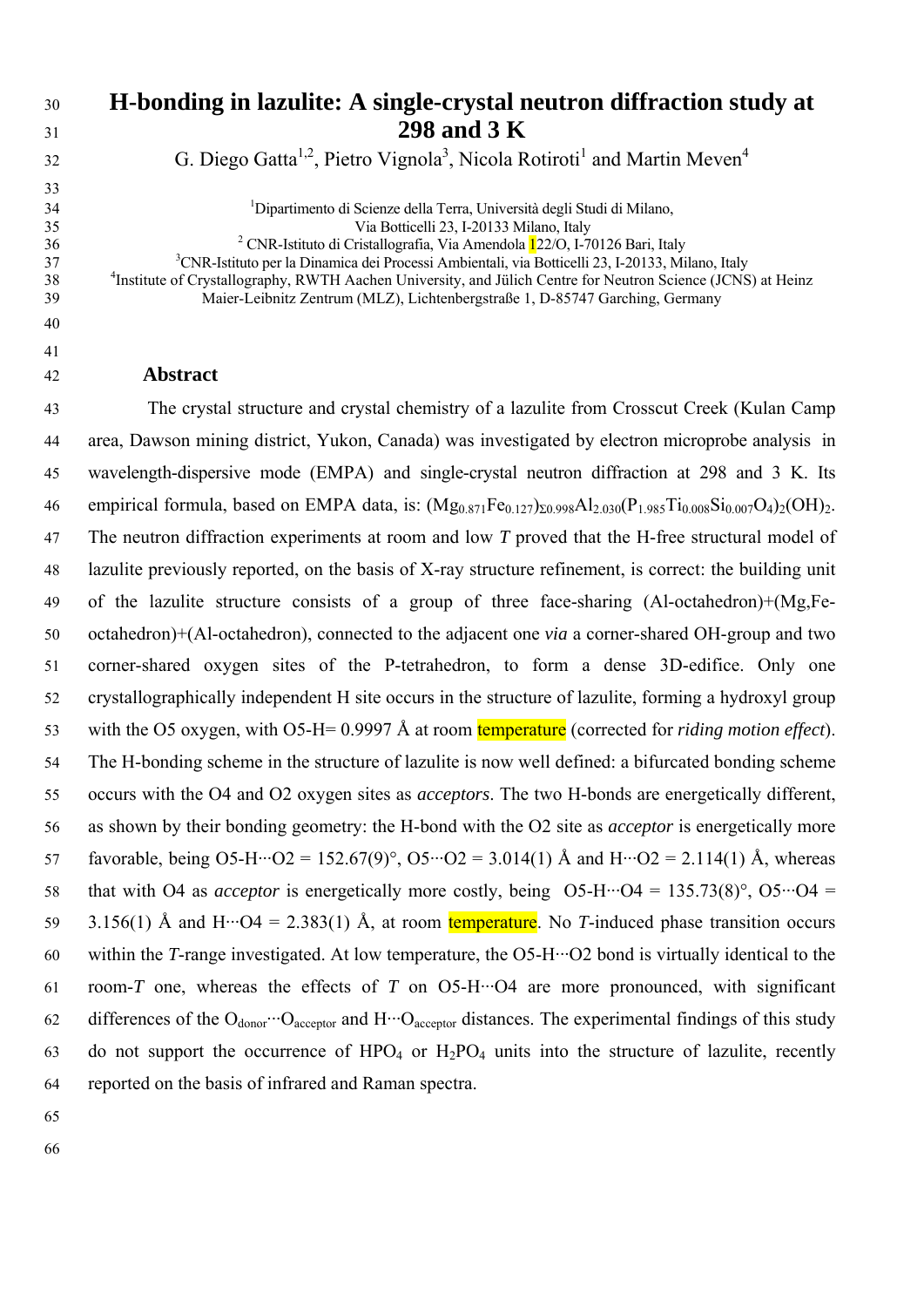67 **Keywords:** Lazulite; phosphates; single-crystal neutron diffraction; crystal chemistry; hydrogen 68 bonding.

69

## 70 **Introduction**

71 Lazulite,  $MgAl<sub>2</sub>(PO<sub>4</sub>)<sub>2</sub>(OH)<sub>2</sub>$ , was described for the first time in the phosphate-bearing meta-72 quarzites at Freissnitzgraen (Krieglach, Styria, Austria) by Klaproth (1795). This phosphate belongs to 73 the "lazulite group" and forms a series with its Fe-analogue scorzalite,  $FeAl<sub>2</sub>(PO<sub>4</sub>)<sub>2</sub>(OH)<sub>2</sub> (Pecora and$ 74 Fahey 1950). Lazulite occurs in metamorphic quartzites (phosphate-bearing quartzites), granitic 75 pegmatites and low temperature hydrothermal veins in sedimentary or anchimetamorphic terranes.

76 Its crystal structure was solved in the  $P2_1/c$  space group, with unit-cell parameters  $a \sim 7.16$ Å, *b* 77  $\sim$  7.26 Å, *c* ~7.24 Å, β ~ 120.7°, by Lindberg and Christ (1959), using a specimen from Minas Gerais, 78 Brazil. The anisotropic structural model was later refined by Giuseppetti and Tadini (1983) in the same 79 space group, using a specimen from the Graves Mountains (Georgia, U.S.A.). Giuseppetti and Tadini 80 (1983) provided also the potential coordinates of one independent H site (forming a hydroxyl group 81 with O-H distances of about 0.8 Å). The structure models of Lindberg and Christ (1959) and 82 Giuseppetti and Tadini (1983) are mutually consistent and show that the triple-groups of face-sharing 83 (Al-octahedron)+(Mg,Fe-octahedron)+(Al-octahedron) are connected to the adjacent ones by a corner-84 shared OH-group and two corner-shared oxygen sites of the P-tetrahedron (Fig. 1). However, in a more 85 recent paper, based on infrared and Raman investigations of lazulite, Frost et al. (2013) reported 86 evidence of bending modes ascribed to tetrahedral  $PO<sub>4</sub>$ ,  $HPO<sub>4</sub>$  and  $H<sub>2</sub>PO<sub>4</sub>$  units. These experimental 87 findings are not consistent with the structural model reported by Lindberg and Christ (1959) and 88 Giuseppetti and Tadini (1983), in which  $HPO_4$  and  $H_2PO_4$  groups are supposed not to occur. In 89 addition, on the basis of their data, Frost et al. (2013) concluded that the proton on the hydroxyl units is 90 apparently very mobile, promoting the formation of the monohydrogen and dihydrogen phosphate 91 units.

92 In order to answer to the open questions about the structure of lazulite, and in the framework of a 93 long-term project on the crystal-chemistry of hydrous phosphates (*e.g*., Gatta et al. 2013a, 2013b, 94 2014a, 2014b, 2015; Rotiroti et al. 2016), we have reinvestigated the crystal chemistry of lazulite by 95 electron microprobe analysis in wavelength-dispersive mode (EMPA) and single-crystal neutron 96 diffraction, in order to provide: *i*) the reliable location of the proton site(s) and the real configuration of 97 the OH-group(s), for a full description of the H-bonds; *ii*) the anisotropic displacement parameters of 98 all the atomic sites, H-site(s) included. In order to reduce the thermal displacement of the H-sites, and 99 to confirm or deny the assumption on the proton mobility reported by Frost et al. (2013), single-crystal 100 neutron diffraction data were collected at room temperature (298 K) and at low temperature (3 K).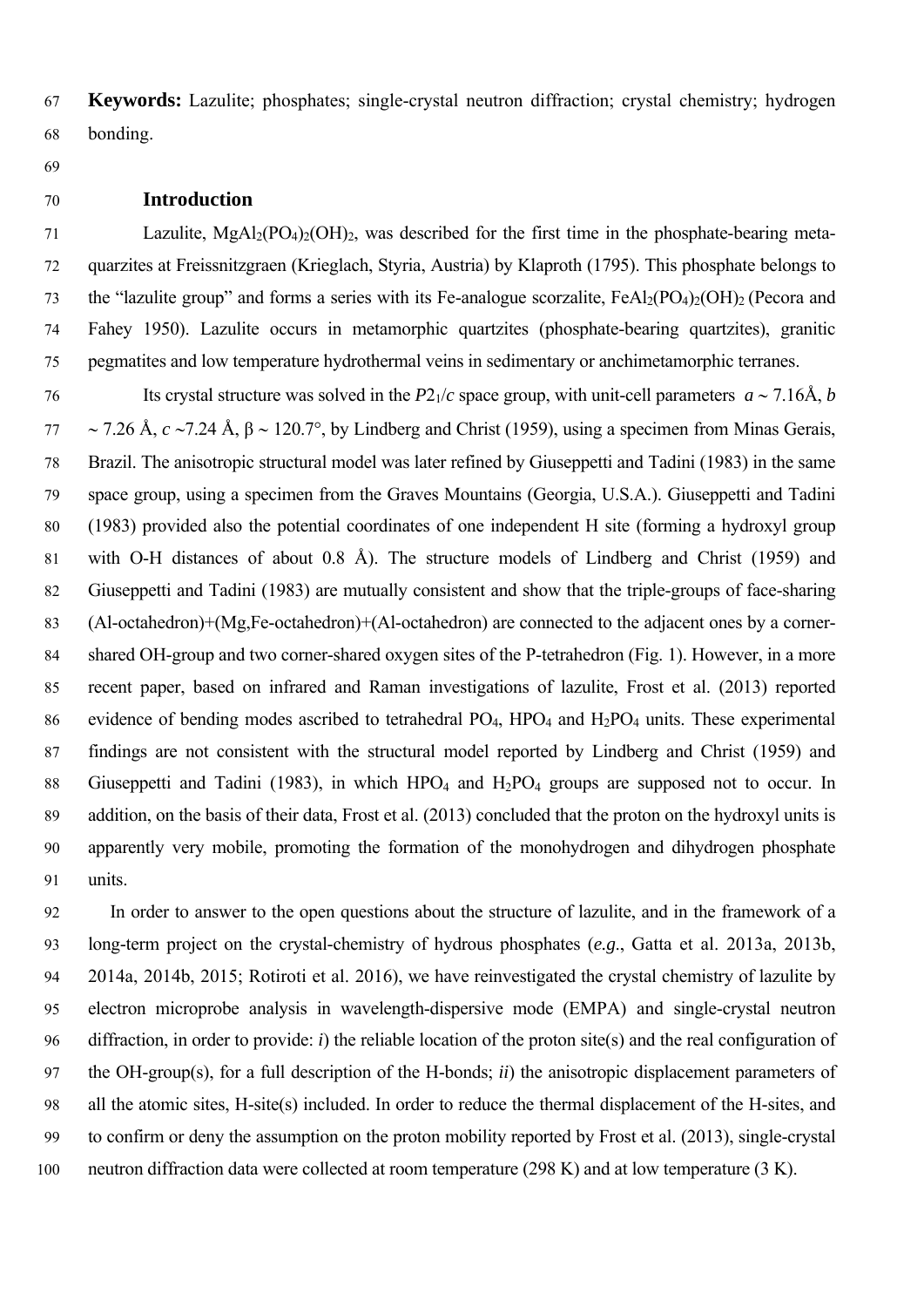### 101 **Sample description and occurrence**

102 The crystal of lazulite used in this study belongs to the private collection of one of the 103 authors (P.V., catalogue #1493) and comes from the Crosscut Creek (Kulan Camp area, Dawson 104 mining district, Yukon, Canada). The crystal was taken from the surface of a druse (8 x 5 cm) 105 representing a portion of the wall of a hydrothermally mineralized vein, with mineral association: 106 lazulite + quartz + siderite. The phosphate rich clefts, in the Dawson mining district, are due to an 107 unusual hydrothermal post-depositional history involving the whole Rapid Creek Formation 108 (Robertson 1980, 1982). This complex sedimentary sequence, consisting of highly phosphatic 109 ironstones, comprises (from the textural point of view) shales, mudstones, siltstones and sandstones. 110 The phosphate mineral associations occur in the coarser layers as epigenetic fracture fillings in 111 veins or vugs. Lazulite is part of a "complex vein", bearing a Ca-rich mineral association of the first 112 type (*i.e*., quartz + siderite + lazulite + "apatite"; Robertson 1982). This association typically takes 113 place in veins perpendicular to the bedding of the mudstone host. The veins are about 40 cm wide 114 and up to 10 m long.

115

## 116 **Experimental methods**

117 Quantitative EMPA in wavelength-dispersive mode was obtained from a polished and 118 carbon-coated section using a JEOL JXA-8200 microprobe at the Earth Sciences Department, 119 University of Milano (ESD-UMI). The system was operated using an accelerating voltage of 15 kV, 120 a beam current of 5 nA, a beam diameter of 5  $\mu$ m, and a counting time of 30 s on the peaks and 10 s 121 on the backgrounds. The following standards were used: graftonite KF-16 for P, Fe, Mn, and Ca; 122 grossular for Si and Al; K-feldspar for K; forsterite for Mg; omphacite for Na; ilmenite for Ti; 123 realgar for As. Na, K, Ca, Mn and As were below the detection limits. The raw data were corrected 124 for matrix effects using the protocol implemented in the JEOL suite of programs. The averaged 125 composition of the lazulite used in this study is given in Table 1.

126 A single crystal of lazulite, optically homogeneous and free of inclusions or defects under a 127 transmitted-light polarizing microscope, was selected for the X-ray and neutron diffraction 128 experiments. A small fragment (0.31 x 0.27 x 0.17 mm<sup>3</sup>) was first investigated by single-crystal X-129 ray diffraction. X-ray intensity data were collected at room temperature and up to  $2\theta_{\text{max}} \approx 74^{\circ}$  with 130 a Xcalibur - Oxford Diffraction diffractometer at the ESD-UMI, equipped with a CCD, 131 monochromatized Mo- $K\alpha$  radiation and operated at 50 kV and 30 mA. The X-ray data collection 132 was performed with a combination of φ/ω scans, step size of 1° and an exposure time of 5 s/frame. 133 The intensity data were integrated and indexed using the computer program CrysAlisPRO (Rigaku 134 2018). A total number of 8427 Bragg reflections, out of which 1062 were unique for symmetry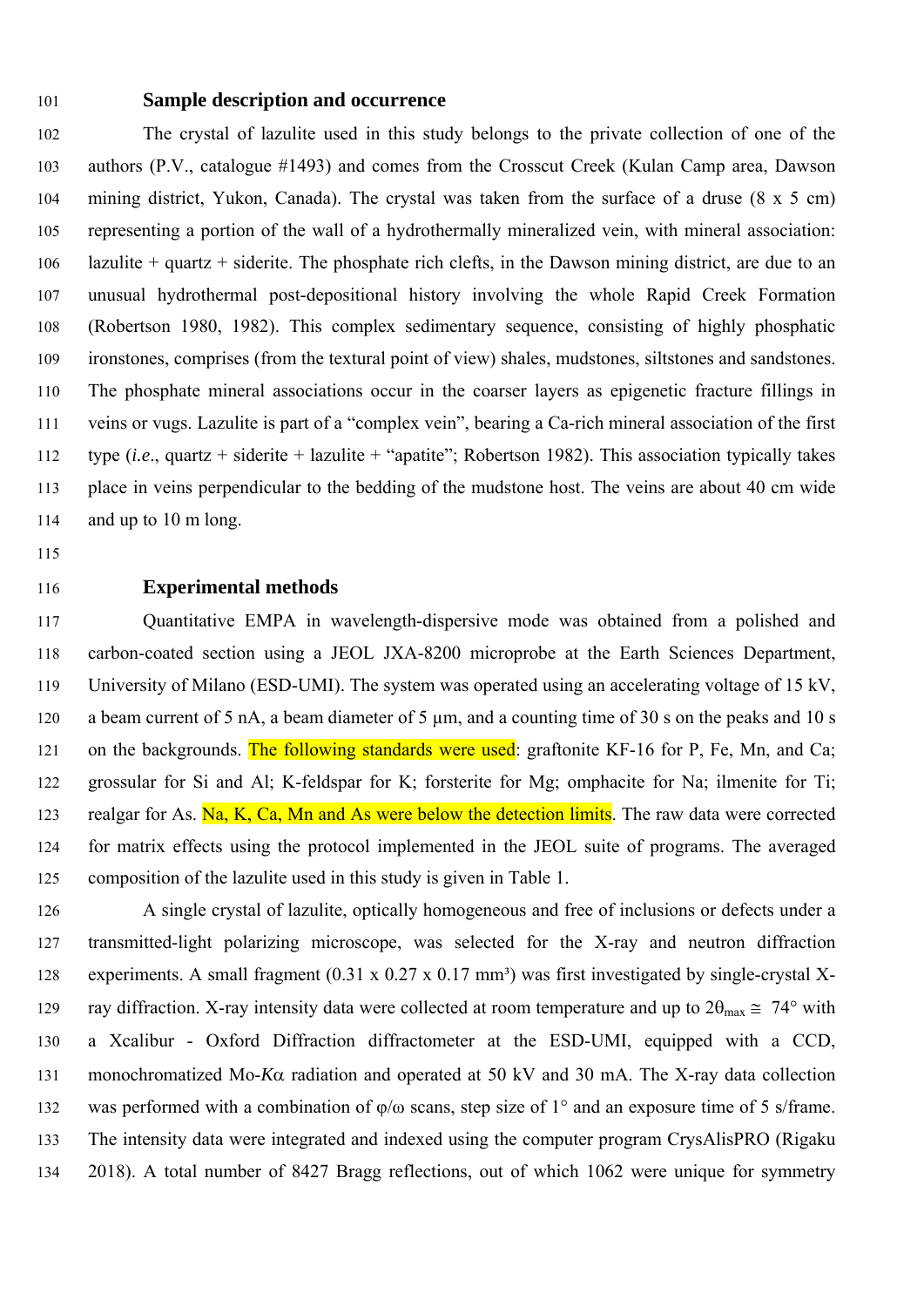135 (Laue class:  $2/m$ ,  $R_{\text{int}} = 0.041$ ), gave a metrically monoclinic unit-cell with:  $a = 7.139(1)$  Å,  $b =$ 136 7.28<sup>8</sup>(1),  $c = 7.236(1)$ ,  $\beta = 120.33(2)$ °, according to the experimental findings of Giuseppetti and 137 Tadini (1983), and the reflection conditions suggested the space group *P*21*/c* as highly likely.

138 A larger fragment from the same crystal (2 x 2 x 3 mm) was then used for the 139 monochromatic neutron diffraction experiments at room and low temperature, using the 140 diffractometer HEiDi at the hot source (fast neutrons) of the neutron source FRM II of the Heinz 141 Maier-Leibnitz-Zentrum (MLZ), Germany. The diffractometer was equipped with a <sup>3</sup>He single 142 counter detector for high sensitivity down to short wavelengths. Two set of diffraction data were 143 first collected at room temperature: a first set of data was collected with a wavelength of the 144 incident beam of 1.171(1) Å (Ge-311 monochromator, Er foil to suppress  $\lambda$ /3 contamination) up to  $2\theta_{\text{max}} = 121^{\circ}$  (sin( $\theta$ )/ $\lambda = 0.74 \text{ Å}^{-1}$ ); a second set of data was collected at higher sin( $\theta$ )/ $\lambda$  up to 0.89 Å 146 <sup>1</sup>, with a wavelength of the incident beam of 0.795(1) Å (Ge-422 monochromator, Er foil to 147 suppress  $\lambda/2$  contamination). In total, 2783 reflections were collected up to  $d_{\text{min}} \sim 0.7 \text{ Å}$  (with  $-12 \leq$ 148  $h \leq +12$ ,  $-13 \leq k \leq +13$  and  $-12 \leq l \leq +12$ , Table 2), using pure  $\omega$ -scan and  $\omega$ -20 scan strategy as 149 reported in Table 2, out of which 1755 were unique for symmetry and 1452 with  $F_0 > 4\sigma(F_0)$ . 150 Integrated intensities were then corrected for the Lorentz effect; absorption correction was found to 151 be negligible. After the corrections, the discrepancy factor among symmetry-related reflections 152 (Laue class: 2*/m*) was *R*int = 0.0371 (Table 2).

153 Low-temperature diffraction data were collected with a wavelength of the incident beam of 154 0.795(1) Å. The sample was fixed on an aluminium pin (0.8 mm diameter) and mounted on a 155 closed-cycle cryostat to reach a minimum temperature of 3.0 K (+/-0.1 K). A total number of 2047 156 reflections were collected up to  $d_{\text{min}} \sim 0.7$  Å (with  $-11 \le h \le +11$ ,  $-11 \le k \le +11$  and  $-11 \le l \le +11$ , 157 Table 2), using a pure ω-scan strategy, out of which 1292 were unique for symmetry and 986 with 158  $F_0 > 4\sigma(F_0)$ . After corrected for the Lorentz effect, the discrepancy factor among symmetry-related 159 reflections (Laue class: 2*/m*) was *R*int = 0.0303 (Table 2). Further details pertaining to the neutron 160 data collections, at room and low *T*, are given in Table 2.

161 For both the data collections (*i.e*., room and low *T*), the lattice was found to be metrically 162 monoclinic, and the reflections conditions were consistent with the space group  $P2_1/c$ , as previously 163 reported by Giuseppetti and Tadini (1983). The evolution of intensity and full-width-at-half-164 maximum of three selected Bragg reflections (*i.e*., 00-6, 040 and -400) were followed between 165 room and low *T* (Fig. 2), showing no evidence of phase transition within the *T*-range investigated.

166 Anisotropic crystal-structure refinements, based on the neutron data collected at room and low 167 *T*, were done in the space group  $P2<sub>1</sub>/c$  using the SHELXL-97 software (Sheldrick 1997, 2008), 168 starting from the H-free structure model of Giuseppetti and Tadini (1983), and using the neutron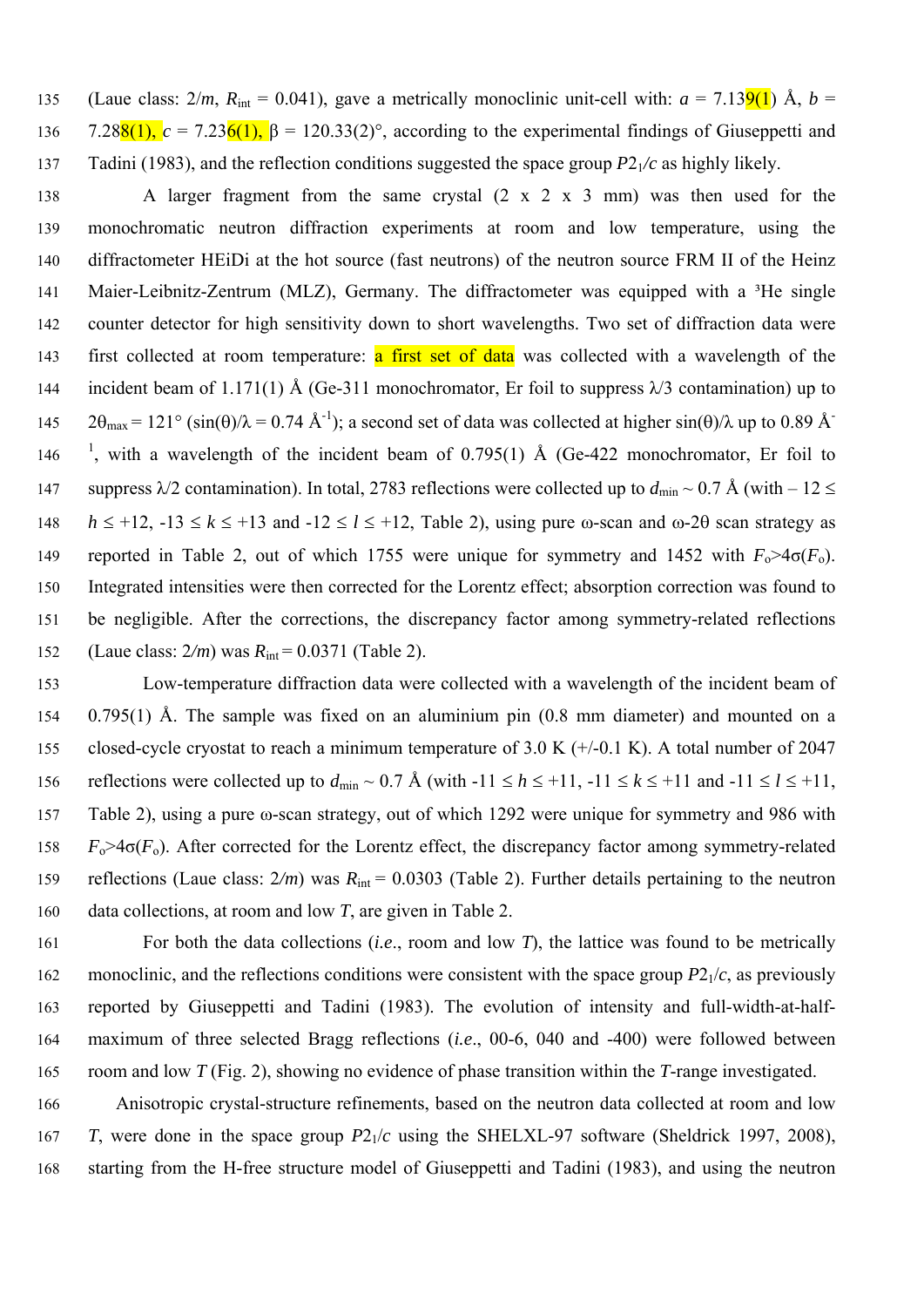169 scattering lengths of Mg, Fe, Al, P, O and H from Sears (1986). Secondary isotropic extinction 170 effect was corrected according to the formalism of Larson (1967), as implemented in the SHELXL 171 package. After a few cycles of refinement, convergence was achieved with one (unique) intense 172 negative residual peak in the final difference-Fourier map of the nuclear density (Fig. 3), located at 173 *ca.* 1 Å from the O5 site. Further cycles of refinement were then done with H site assigned to this 174 peak (as H has a negative neutron scattering length, Sears 1986). Convergence was achieved after a 175 few cycles of refinement, with all the principal mean-square atomic displacement parameters 176 positive, including those for the H site. At the end of the refinement, the variance-covariance matrix 177 showed no significant correlation among the refined variables. Further details pertaining to structure 178 refinement strategy are given in Table 2. Atomic coordinates and displacement parameters are listed 179 in Tables 3 and 4; selected interatomic distances and angles are given in Table 5.

- 180
- 181

# 182 **Results and Discussion**

183 The EMPA data of the lazulite sample used in this study confirms its ideal formula: 184 MgAl<sub>2</sub>(PO<sub>4</sub>)<sub>2</sub>(OH)<sub>2</sub> (Pecora and Fahey 1950, Lindberg and Christ 1959). P (in tetrahedral 185 coordination) is replaced by a very modest fraction of Ti and Si, Al (in octahedral configuration) 186 does not show any substituent, and Mg is replaced by Fe (Table 1). The Mg *vs.* Fe substitution is 187 expected, as lazulite (ideally  $MgAl_2(PO_4)_2(OH)_2$ ) and scorzalite (ideally FeAl<sub>2</sub>(PO<sub>4</sub>)<sub>2</sub>(OH)<sub>2</sub>) are 188 supposed to form a complete isomorphous series (Pecora and Fahey 1950; Gheith 1953). The 189 empirical formula of lazulite from Crosscut Creek used in this study is: 190  $(Mg_{0.871}Fe_{0.127})_{\Sigma 0.998}Al_{2.030}(P_{1.985}Ti_{0.008}Si_{0.007}O_4)_{2}(OH)_{2}$  (Table 1).

191 The neutron structure refinements of this study, based on intensity data collected at 298 and 3 192 K, provide a general structural model of lazulite consistent with those previously reported by 193 Lindberg and Christ (1959) and Giuseppetti and Tadini (1983), based on single-crystal X-ray 194 intensity data collected at room temperature: the building unit of the lazulite structure consists of a 195 group of three face-sharing (Al-octahedron)+(Mg,Fe-octahedron)+(Al-octahedron), connected to 196 the adjacent one *via* a corner-shared OH-group and two corner-shared oxygen sites of the P-197 tetrahedron, to form a dense 3D-edifice (Fig. 1). The P-tetrahedron is the most regular coordination 198 polyhedron [with  $\Delta (P-O)_{max} \sim 0.03 \text{ Å}$ , *i.e.*, the difference between the longest and the shortest bond 199 distances], the (Mg,Fe)-octehedron is slightly more distorted  $[\Delta(Mg,Fe-O)_{max} \sim 0.06 \text{ Å}]$ , whereas 200 the Al-octahedron is strongly deformed  $[\Delta(AI-O)_{max} \sim 0.20 \text{ Å}]$ . Only one crystallographically 201 independent H site occurs in the structure of lazulite, forming a hydroxyl group with the O5 oxygen, 202 with O5-H\*= 0.9997 Å at room temperature (\*corrected for *riding motion effect*, Table 5). The H-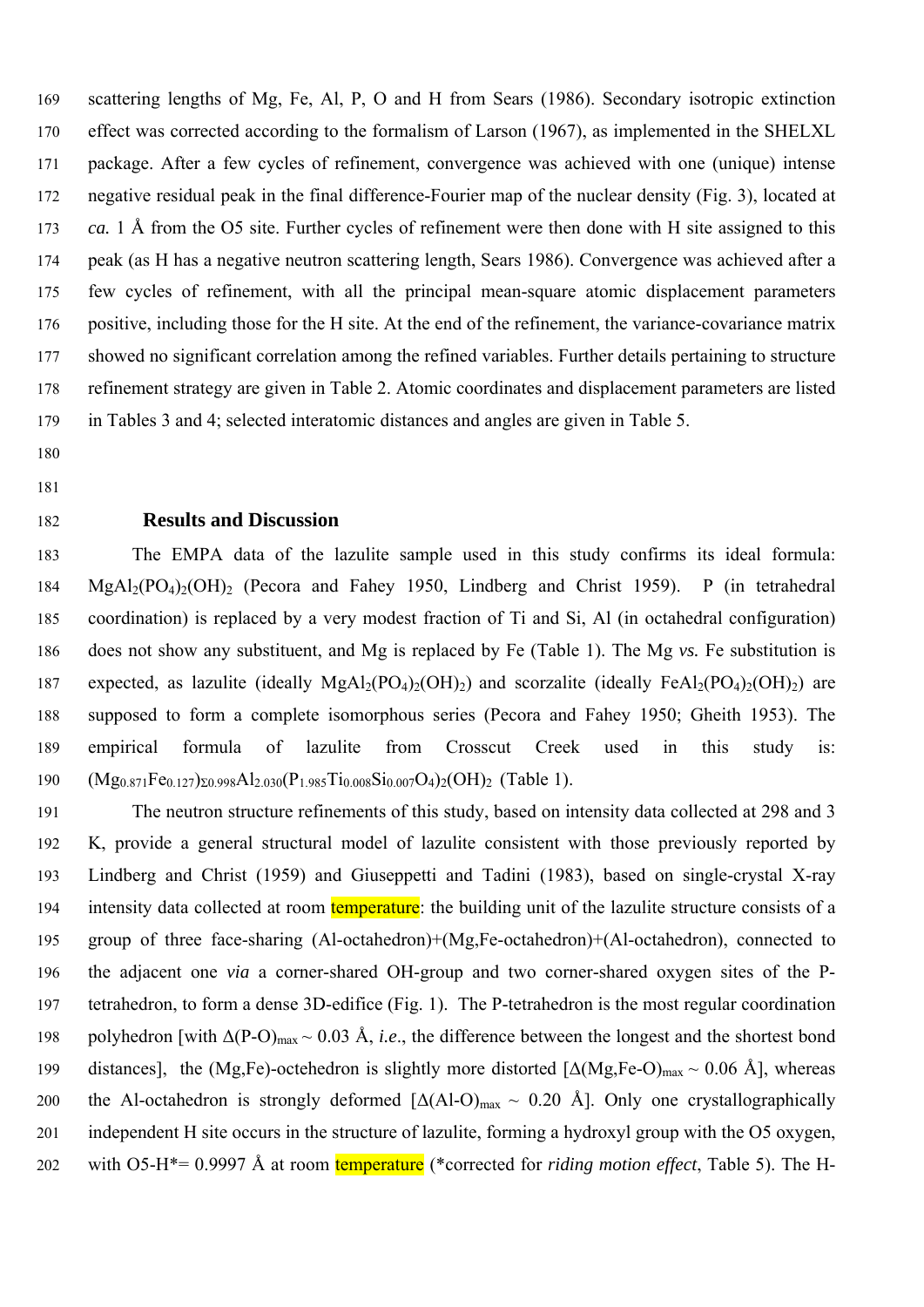203 bonding scheme in the structure of lazulite is now well defined: a bifurcated bonding scheme occurs 204 with the O4 and O2 oxygen sites as *acceptors* (Table 5). The two H-bonds are energetically 205 different, as shown by their bonding geometry: the H-bond with the O2 site as *acceptor* is 206 energetically more favorable, being  $O5-H\cdots O2 = 152.67(9)^\circ$ ,  $O5\cdots O2 = 3.014(1)$  Å and  $H\cdots O2 =$ 207 2.114(1) Å, whereas that with O4 as *acceptor* is energetically more costly, being O5-H···O4 = 208 135.73(8)°,  $O5\cdot O4 = 3.156(1)$  Å and  $H\cdot O4 = 2.383(1)$  Å, at room temperature. At low 209 temperature, the O5-H···O2 bond is virtually identical to the room-*T* one (differences are within 210 0.001 Å and 0.1°, Table 5), whereas the effects of *T* on O5-H···O4 are more pronounced, with 211 significant differences of the O<sub>donor</sub>  $O_{\text{acceptor}}$  and  $H \cdot O_{\text{acceptor}}$  distances (*i.e.*, ~0.02 Å, Table 5).

212 The H-bonding scheme in the structure of lazulite here described is compatible with the 213 findings based on infrared and Raman spectroscopies (*e.g*., Frost et al. 2013, RRUFF database: 214 http://rruff.info/Lazulite), as IR and Raman spectra, in the region of the OH stretching active modes, 215 show evidence of more than one unique H-bond. The description of the IR and Raman mode in 216 lazulite provided by Frost et al. (2013) is likely affected by misinterpretation: the structure does not 217 contain HPO4 or H2PO4 units, and, in addition, the conclusion "*The proton on the hydroxyl units is*  218 *apparently very mobile and enables the formation of the monohydrogen and dihydrogen phosphate*  219 *units"* (Frost et al. 2013) is inconsistent with our experimental findings and, in general, not 220 plausible. We expect that a more robust description of the active IR and Raman vibrational modes 221 will be delivered on the basis of the structure models of this study.

222 As shown by the root-mean-square components of the displacement ellipsoids at room *T* 223 (Table 4), the H site has the largest anisotropic displacement parameters, followed by the oxygen 224 sites and then by the cationic sites. However, the disordered (Mg,Fe) site shows the largest 225 displacement parameters among the cationic sites (*i.e*., Mg-Fe, Al and P, Table 4). At low *T*, there is 226 a general reduction of magnitude of the atomic displacement ellipsoids (by 10-40%), but not of their 227 ellipticity ratio (Fig. 4, Table 4).

228 The Mg *vs.* Fe distribution is supposed not to change (at a significant level) between room 229 and low *T*, as the mechanisms that promote intra-crystalline disordering, in this class of materials, 230 are usually activated at high *T*. The slight difference between the refined Mg *vs.* Fe fraction at the 231 octahedral site at room and low *T* are within 3σ (Table 3), and therefore not significant. On the 232 average, we can assume that the chemical formula of lazulite based on the neutron structure 233 refinements is  $(Mg_{0.88(2)}Fe_{0.12(2)})Al_2(PO_4)_2(OH)_2$  (Table 3), in excellent agreement with the EMPA 234 data.

- 235
- 236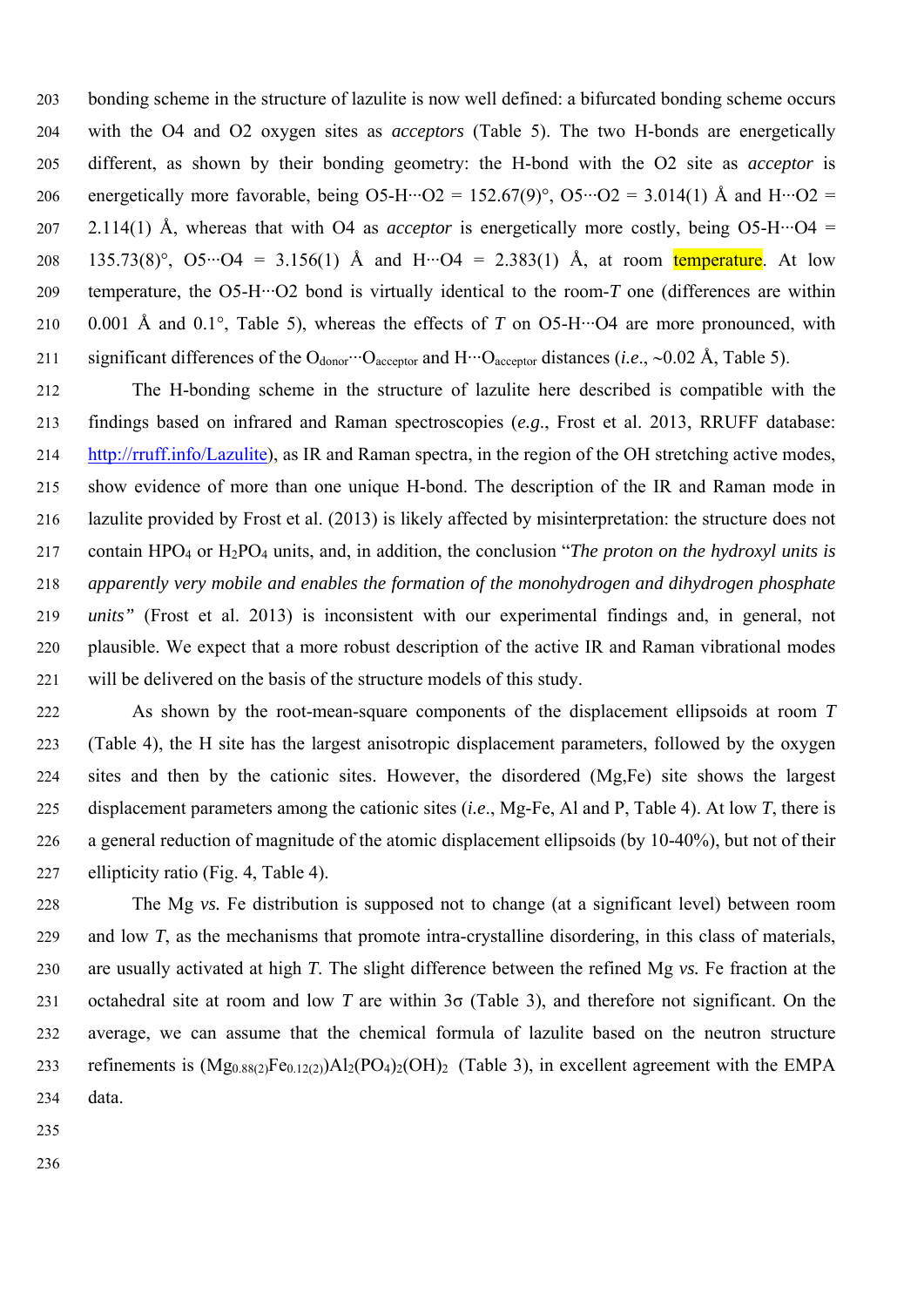## 237 **Acknowledgements**

238 The authors acknowledge the Heinz Maier-Leibnitz Zentrum (MLZ) in Garching, Germany, for the 239 allocation of neutron beam time at the single-crystal diffractometer HEIDI, operated by RWTH 240 Aachen University and Jülich Centre for Neutron Science, Forschungszentrum Jülich (JARA 241 cooperation). GDG and NR acknowledge the support of the Italian Ministry of Education (MIUR) 242 through the project "Dipartimenti di Eccellenza 2018-2022". E. Schingaro and an anonymous 243 reviewer are thanked.

244

245

#### 246 **References**

- 247 Busing WR, Levy HA (1964) The effect of thermal motion on the estimation of bond lengths from 248 diffraction measurements. Acta Crystallogr 17:142-146.
- 249 Frost RL, Xi Y, Beganovic M, Belotti FM, Scholz R (2013) Vibrational spectroscopy of the 250 phosphate mineral lazulite –  $(Mg,Fe)Al_2(PO_4)_2(OH)_2$  found in the Minas Gerais, Brazil. 251 Spectrochim Acta Part A (Molecular and Biomolecular Spectroscopy) 107:241-247.
- 252 Gatta GD, Vignola P, Meven M, Rinaldi R (2013a) Neutron diffraction in gemology: Single-crystal 253 diffraction study of brazilianite,  $NaAl<sub>3</sub>(PO<sub>4</sub>)<sub>2</sub>(OH)<sub>4</sub>$ . Am Mineral 98:1624–1630.
- 254 Gatta GD, Nénert G, Vignola P (2013b) Coexisting hydroxyl groups and H2O molecules in 255 minerals: A single-crystal neutron diffraction study of eosphorite, MnAlPO<sub>4</sub>(OH)<sub>2</sub>·H<sub>2</sub>O. Am 256 Mineral 98:1297–1301.
- 257 Gatta GD, Jacobsen SD, Vignola P, McIntyre GJ, Guastella G, Abate LF (2014a) Single-crystal 258 neutron diffraction and Raman spectroscopic study of hydroxylherderite, CaBePO<sub>4</sub>(OH,F). 259 Mineral Mag, 78, 723-737.
- 260 Gatta GD, Vignola P, Meven M (2014b) On the complex H-bonding network in paravauxite,  $Fe^{2+}Al_2(PO_4)_2(OH)_2·8H_2O$ : A single-crystal neutron diffraction study. Mineral Mag 78:841– 262 850.
- 263 Gatta GD, Redhammer GJ, Vignola P, Meven M, McIntyre GJ (2015) Single-crystal neutron 264 diffraction and Mössbauer spectroscopic study of hureaulite,  $(Mn.Fe)_{5}(PO_{4})_{2}(HPO_{4})_{2}(H_{2}O)_{4}$ . 265 Eur J Mineral 28:93-103.
- 266 Gatta GD, Rotiroti N, Cámara F, Meven M (2018) On the labyrinthine world of arsenites: a single-267 crystal neutron and X-ray diffraction study of cafarsite. Phys Chem Minerals  $45:819-829$ .
- 268 Gheith MA (1953) Lipscombite: a new synthetic "iron lazulite". Am Mineral 38:612-628.
- 269 Giuseppetti G, Tadini C (1983) Lazulite,  $(Mg,Fe)Al_2(OH)_2(PO_4)_2$ , structure refinement and hydrogen 270 bonding. Neu Jb Mineral Mh. 1983:410-416.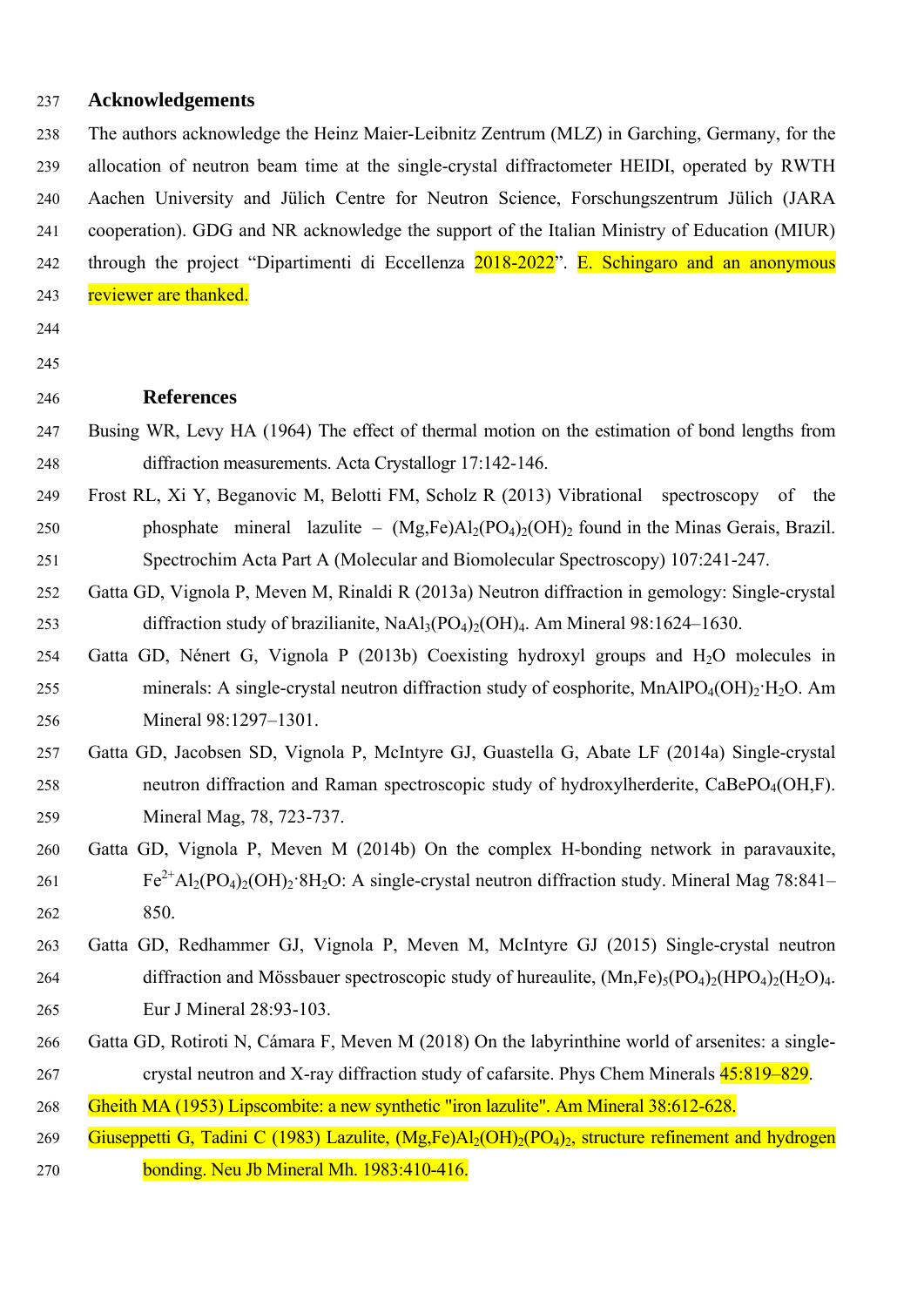- 271 Klaproth MH (1795) Beiträge zur chemischen Kenntnis der Mineralkörpe (first edition), Heinrich 272 August Rottman, Berlin.
- 273 Larson AC (1967) Inclusion of secondary extinction in least-squares calculations. Acta Crystallogr  $274$   $23:664 - 665$ .
- 275 Lindberg LM, Christ CL (1959) Crystal structures of the isostructural minerals lazulite, scorzalite and 276 barbosalite. Acta Crystallogr 12:695-697.
- 277 Pecora WT, Fahey JJ (1950) The lazulite-scorzalite isomorphous series. Am Mineral 35:1-18.
- 278 Rigaku (2018) CrysAlisPRO, computer suite. Rigaku Oxford Diffraction.
- 279 Robertson BT (1980) Stratigraphic setting of some new and rare phosphate minerals in the Yukon 280 Territory. M.Sc. Thesis, University of Saskatchewan, Saskatoon, Canada.
- 281 Robertson BT (1982) Occurrence of epigenetic phosphate minerals in a phosphatic iron-formation, 282 Yukon Territory. Can Mineral 20:177-187.
- 283 Rotiroti N, Vignola P, Bersani D, Simmons WB, Falster AU, Whitmore RW, Nizamoff J, Lotti P, 284 Risplendente A, Pavese A (2016) On the crystal-chemistry of bjarebyite, 285 BaMn<sup>2+</sup><sub>2</sub>Al<sub>2</sub>(PO<sub>4</sub>)<sub>3</sub>(OH)<sub>3</sub>, from the Palermo #1 pegmatite, Grafton County, New Hampshire, 286 USA. Can Mineral 54:1033-1041.
- 287 Sears VF (1986) Neutron Scattering Lengths and Cross-Sections. In K. Sköld and D.L. Price, Eds., 288 Neutron Scattering, Methods of Experimental Physics, Vol. 23A, 521-550. Academic Press, 289 New York.
- 290 Sheldrick GM (1997) SHELXL-97. Programs for crystal structure determination and refinement. 291 University of Göttingen, Germany.
- 292 Sheldrick GM (2008) A short history of SHELX. Acta Crystallogr A64:112-122.

293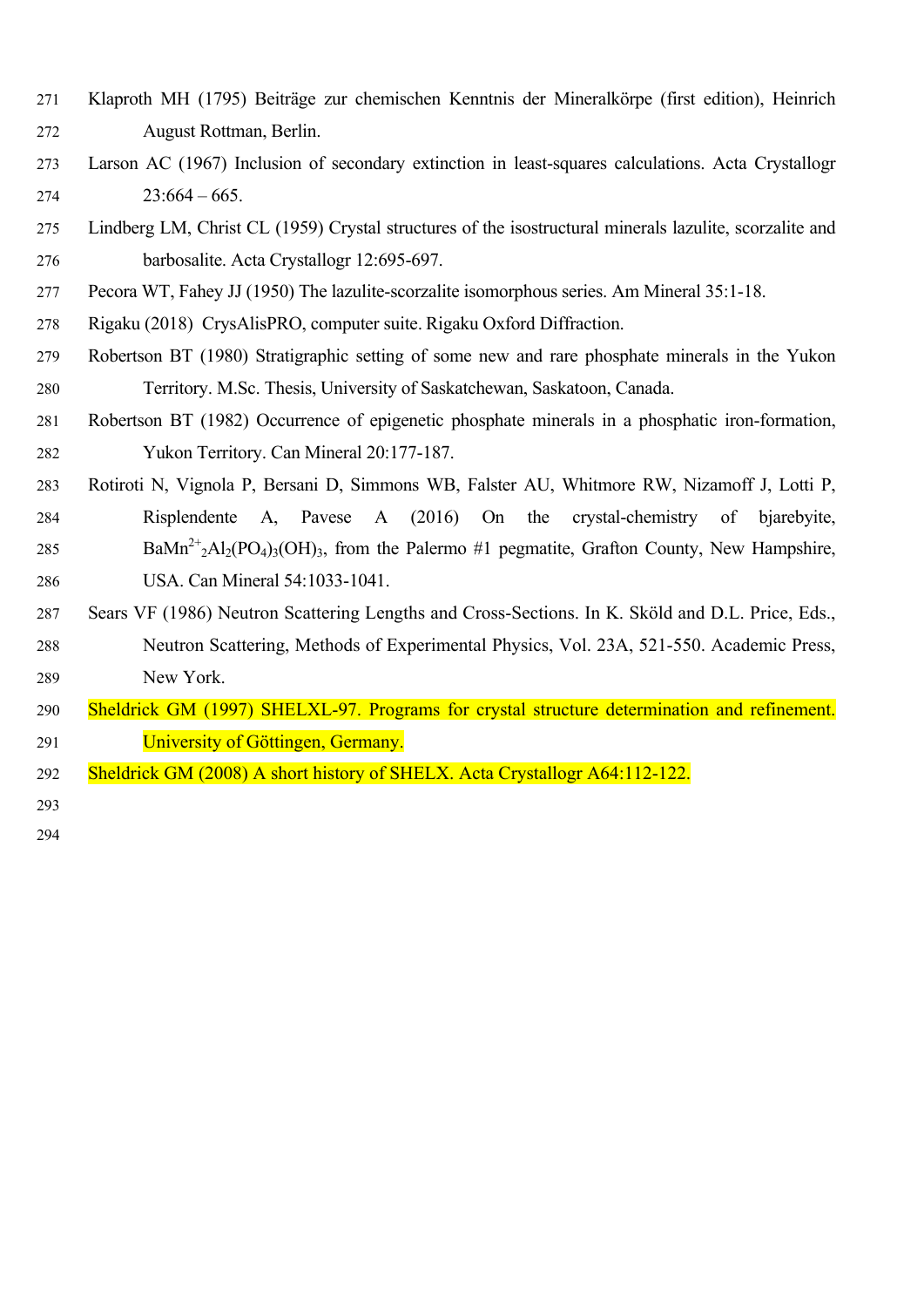295 Table 1. EMPA chemical analysis of lazulite from Crosscut Creek (Kulan Camp area, Dawson

298

296 mining district, Yukon, Canada). Average composition based on 9 point-analysis.

 $297$ 

|                  | $wt\,\%$ | e.s.d. |              | $*_{a.p.}499$          |
|------------------|----------|--------|--------------|------------------------|
| $P_2O_5$         | 45.61    | 0.20   | P            | $1.985_{0}$            |
| SiO <sub>2</sub> | 0.13     | 0.05   | Si           | 0.007                  |
| TiO <sub>2</sub> | 0.21     | 0.10   | Ti           | 0.0681                 |
| $Al_2O_3$        | 33.51    | 0.18   | sum          | $2.099_2$              |
| FeO              | 2.96     | 0.18   |              |                        |
| MgO              | 11.37    | 0.12   | $\mathbf{A}$ | $2.030^{3}$            |
| $H_2O^{**}$      | 5.83     | 0.03   |              | 304                    |
| Total            | 99.63    |        | Fe           | 0.127                  |
|                  |          |        | Mg           | 0.8795                 |
|                  |          |        | sum          | $0.998$ <sub>306</sub> |
|                  |          |        | $H^{**}$     | 2.0007                 |

*Notes*: \*calculated on the basis of 2 (P+Si+Ti)  $a.p.f.u.;$  \*\* calculated on<br>the basis of 2 OU groups the basis of 2 OH-groups.

309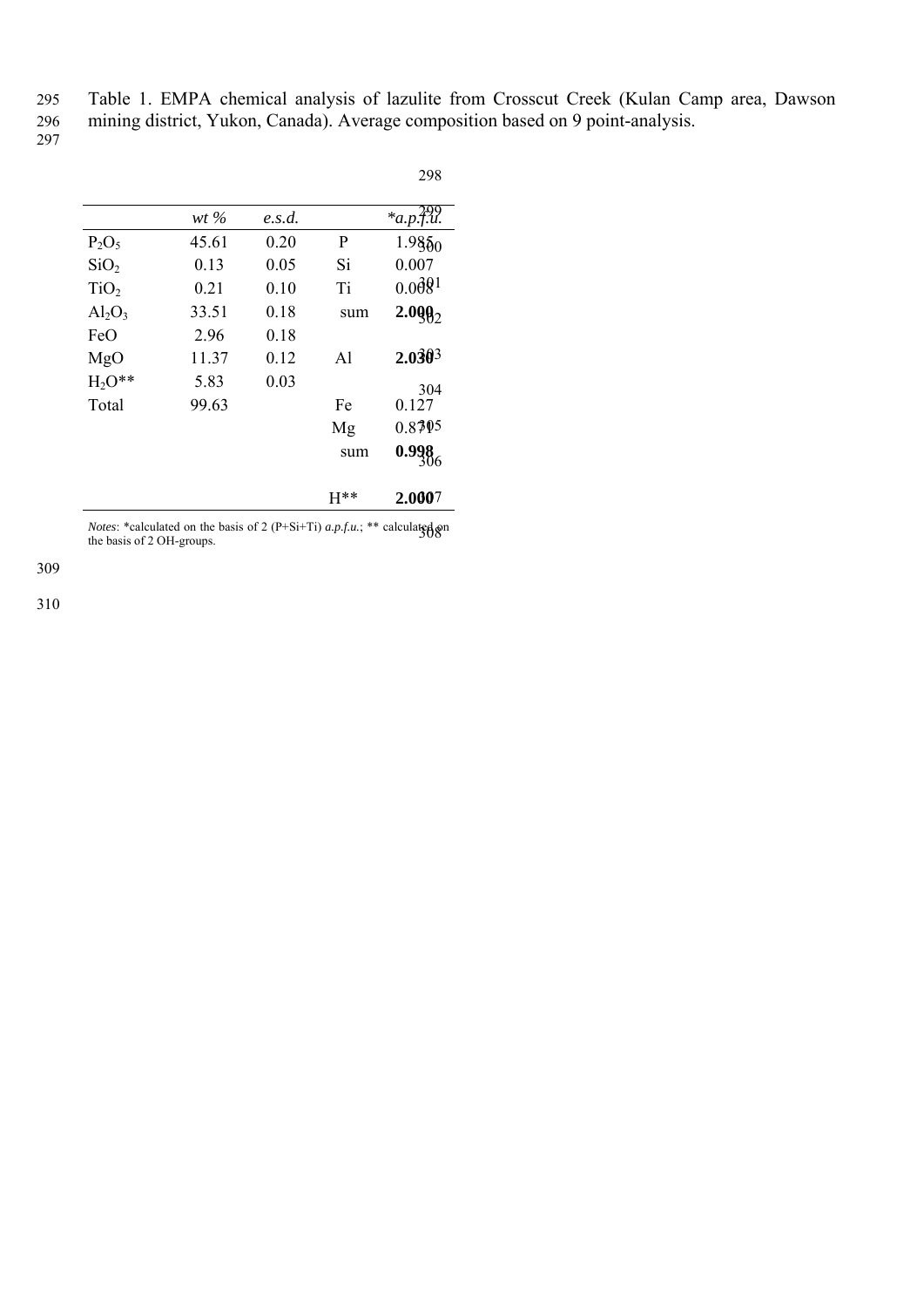311 Table 2. Details of neutron data collections and refinements of lazulite.

312

| 313 |                                                                                                |                                   |                       |
|-----|------------------------------------------------------------------------------------------------|-----------------------------------|-----------------------|
|     | T(K)                                                                                           | 298                               | 3                     |
| 314 | Crystal shape                                                                                  | Prism                             | Prism                 |
| 315 | Crystal volume (mm)                                                                            | $2 \times 2 \times 3$             | $2 \times 2 \times 3$ |
|     | Unit-cell parameters                                                                           | $a = 7.139(1)$ Å                  | $a = 7.137(1)$ Å      |
| 316 |                                                                                                | $b = 7.28(1)$ Å                   | $b = 7.249(1)$ Å      |
| 317 |                                                                                                | $c = 7.236(1)$ Å                  | $c = 7.201(1)$ Å      |
|     |                                                                                                | $\beta = 120.33(2)^{\circ}$       | $\beta = 120.38(5)$ ° |
| 318 | Reference chemical formula                                                                     | $MgAl2(PO4)2(OH)2$                | $MgAl2(PO4)2(OH)2$    |
| 319 | Space Group                                                                                    | $P2_1/c$                          | $P2_1/c$              |
| 320 | Z                                                                                              | $\overline{2}$                    | $\overline{2}$        |
|     | Radiation type                                                                                 | neutron                           | neutron               |
| 321 | Wavelength $(\AA)$                                                                             | 1.171(1), 0.795(1)                | 0.795(1)              |
| 322 | Diffractometer                                                                                 | HEiDi-4circle                     | HEiDi-4circle         |
|     | Data-collection method                                                                         | $\omega$ -scan, $\omega$ -20 scan | ω-scan                |
| 323 | $d_{\min}(\text{\AA})$                                                                         | $\sim 0.7$                        | $\sim 0.7$            |
| 324 |                                                                                                | $-12 \le h \le +12$               | $-11 \le h \le +11$   |
|     |                                                                                                | $-13 \le k \le +13$               | $-11 \le k \le 11$    |
| 325 |                                                                                                | $-12 \le l \le +12$               | $-11 \le l \le +11$   |
| 326 | Measured reflections                                                                           | 2783                              | 2047                  |
|     | Unique reflections                                                                             | 1755                              | 1292                  |
| 327 | Unique reflections with $F_o > 4\sigma(F_o)$                                                   | 1452                              | 986                   |
| 328 | Refined parameters                                                                             | 82                                | 81                    |
|     | $R_{\rm int}$                                                                                  | 0.0371                            | 0.0303                |
| 329 | $R_{\sigma}$                                                                                   | 0.0381                            | 0.0407                |
| 330 | $R_1$ (F) with $F_o > 4\sigma(F_o)$                                                            | 0.0328                            | 0.0293                |
|     | $R_1$ (F) for all reflections                                                                  | 0.0580                            | 0.0528                |
| 331 | $wR_2(F^2)$                                                                                    | 0.0578                            | 0.0454                |
| 332 | GooF                                                                                           | 1.627                             | 1.291                 |
|     | Residuals $\text{ (fm/A}^3)$                                                                   | $-0.9/+0.8$                       | $-0.7/+0.6$           |
| 333 | Note: Statistical parameters according to the Shelxl-97 definition (Sheldrick 1997, 2008).     |                                   |                       |
| 334 | Unit-cell parameters at room T based on single-crystal X-ray diffraction data. Further details |                                   |                       |
|     | pertaining to the data collection protocols are in Gatta et al. (2018).                        |                                   |                       |
| 335 |                                                                                                |                                   |                       |
| 336 |                                                                                                |                                   |                       |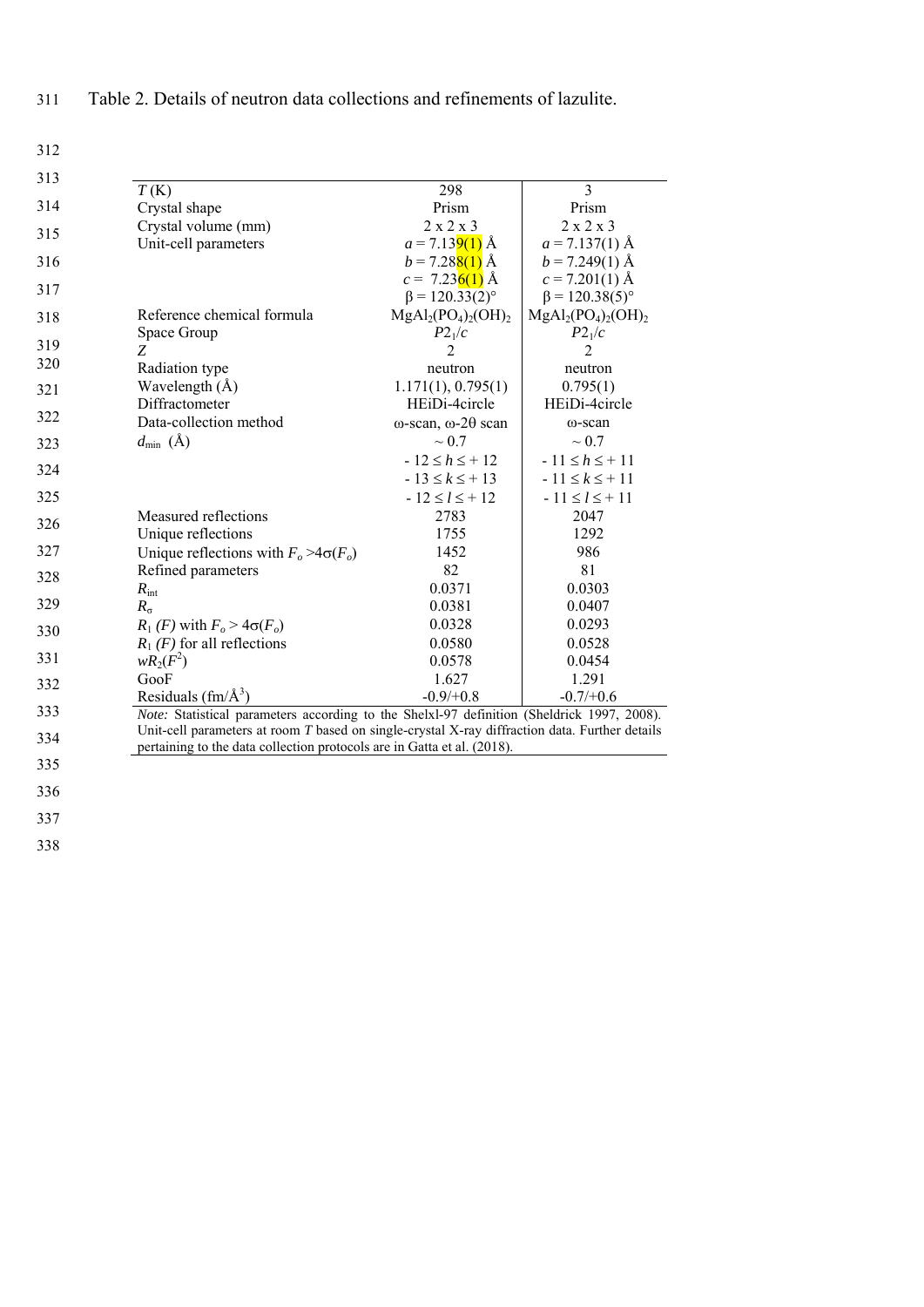Table 3. Refined fractional atomic coordinates and equivalent/isotropic displacement factors  $(\hat{A}^2)$ ,

340 based on the neutron structure refinements of lazulite at 298 and 3 K. *Ueq* is defined as one-third of

341 the trace of the orthogonalised  $U_{ij}$  tensor.

| <i>Site</i>    | s.o.f.                        | x/a            | y/b         | z/c            | $U_{\text{eq}}$ |
|----------------|-------------------------------|----------------|-------------|----------------|-----------------|
| 298 K          |                               |                |             |                |                 |
| Mg             | Mg $0.895(5)$ , Fe $0.105(5)$ | $\Omega$       | $\theta$    | $\Omega$       | 0.00775(13)     |
| A <sup>1</sup> | A11                           | $-0.26734(8)$  | 0.26678(8)  | 0.00630(10)    | 0.00574(10)     |
| P              | P <sub>1</sub>                | 0.24810(6)     | 0.38541(5)  | 0.24507(7)     | 0.00544(8)      |
| O <sub>1</sub> | $\Omega$ 1                    | $-0.21236(6)$  | 0.01394(5)  | 0.10605(7)     | 0.00877(8)      |
| O <sub>2</sub> | O 1                           | $-0.28791(6)$  | 0.49997(5)  | $-0.09320(7)$  | 0.00973(8)      |
| O <sub>3</sub> | O 1                           | 0.04396(5)     | 0.26401(5)  | 0.12474(6)     | 0.00873(8)      |
| O <sub>4</sub> | $\Omega$ 1                    | $-0.56186(5)$  | 0.24243(6)  | $-0.12910(6)$  | 0.00948(8)      |
| O <sub>5</sub> | O 1                           | $-0.26002(6)$  | 0.14638(5)  | $-0.24144(6)$  | 0.00735(8)      |
| H              | H <sub>1</sub>                | $-0.38416(14)$ | 0.06336(13) | $-0.30098(15)$ | 0.02493(18)     |
| 3 K            |                               |                |             |                |                 |
| Mg             | $Mg$ 0.876(7), Fe 0.124(7)    | $\theta$       | $\theta$    | $\Omega$       | 0.00288(17)     |
| Al             | Al 1                          | $-0.26714(13)$ | 0.26665(11) | 0.00617(14)    | 0.00212(13)     |
| P              | P <sub>1</sub>                | 0.24796(9)     | 0.38489(7)  | 0.24490(9)     | 0.00209(8)      |
| O <sub>1</sub> | O 1                           | $-0.21312(8)$  | 0.01366(7)  | 0.10528(8)     | 0.00330(9)      |
| O <sub>2</sub> | O <sub>1</sub>                | $-0.28733(8)$  | 0.50023(7)  | $-0.09256(8)$  | 0.00351(9)      |
| O <sub>3</sub> | O <sub>1</sub>                | 0.04361(8)     | 0.26334(7)  | 0.12493(8)     | 0.00339(9)      |
| O <sub>4</sub> | O 1                           | $-0.56178(8)$  | 0.24354(7)  | $-0.12952(8)$  | 0.00351(9)      |
| O <sub>5</sub> | O 1                           | $-0.25998(9)$  | 0.14669(7)  | $-0.24130(9)$  | 0.00317(9)      |
| H              | H 1                           | $-0.38447(18)$ | 0.06335(16) | $-0.30080(19)$ | 0.0181(2)       |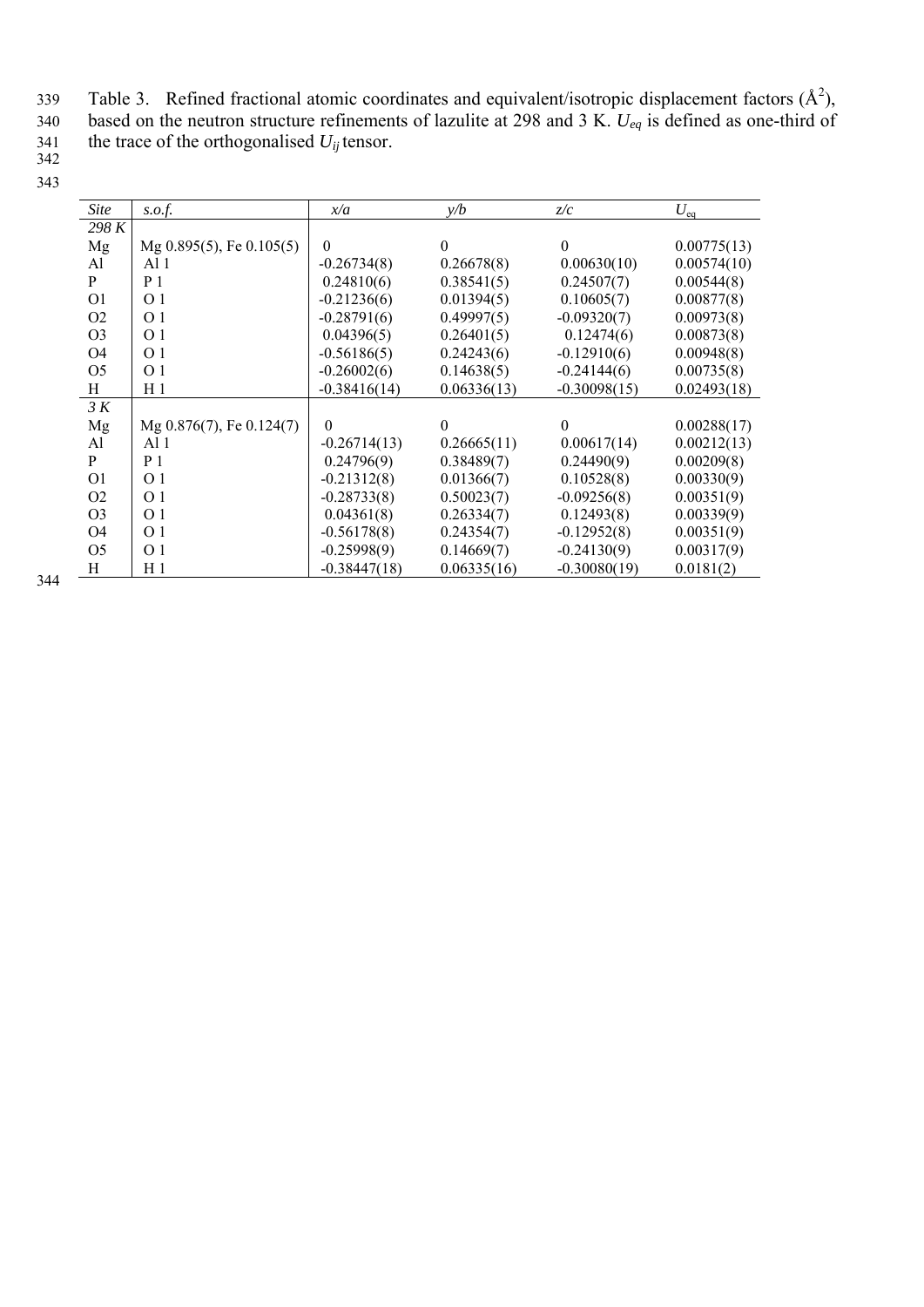345 Table 4. Refined displacement parameters  $(A^2)$  in the expression:  $-2\pi^2[(ha^*)^2U_{11} + ... + 2hka*b*bU_{12}]$ 346 +…+2*klb*\**c*\**U*23 ] and root-mean-square displacement amplitude (*RMS*, Å), based on the neutron 347 structure refinements of lazulite at  $298$  and  $3 \text{ K}$ .

- 348
- 349 350

|                | $U_{11}$  | $U_{22}$  | $U_{33}$  | $U_{12}$     | $U_{13}$  | $U_{23}$     | RMS-<br>min | $RMS-$<br>mid | RMS-<br>max | max/min |
|----------------|-----------|-----------|-----------|--------------|-----------|--------------|-------------|---------------|-------------|---------|
| 298 K          |           |           |           |              |           |              |             |               |             |         |
| Mg             | 0.0085(2) | 0.0065(2) | 0.0097(2) | 0.0017(1)    | 0.0056(2) | 0.0006(2)    | 0.0714      | 0.0888        | 0.1013      | 1.42    |
| Al             | 0.0055(2) | 0.0057(2) | 0.0057(2) | 0.0001(1)    | 0.0026(2) | 0.0002(2)    | 0.0732      | 0.0753        | 0.0786      | 1.07    |
| P              | 0.0054(1) | 0.0051(1) | 0.0057(1) | $-0.0002(1)$ | 0.0027(1) | $-0.0001(1)$ | 0.0709      | 0.0739        | 0.0764      | 1.08    |
| O <sub>1</sub> | 0.0115(1) | 0.0075(1) | 0.0098(2) | 0.0017(1)    | 0.0072(1) | 0.0024(1)    | 0.0752      | 0.0880        | 0.1138      | 1.51    |
| O <sub>2</sub> | 0.0149(2) | 0.0068(1) | 0.0108(2) | 0.0008(1)    | 0.0090(1) | 0.0018(1)    | 0.0734      | 0.0916        | 0.1241      | 1.69    |
| O <sub>3</sub> | 0.0058(1) | 0.0082(1) | 0.0104(2) | $-0.0011(1)$ | 0.0028(1) | $-0.0024(1)$ | 0.0722      | 0.0886        | 0.1145      | 1.58    |
| O <sub>4</sub> | 0.0061(1) | 0.0101(1) | 0.0107(2) | $-0.0017(1)$ | 0.0032(1) | $-0.0028(1)$ | 0.0737      | 0.0962        | 0.1173      | 1.59    |
| O <sub>5</sub> | 0.0083(1) | 0.0074(1) | 0.0061(1) | $-0.0006(1)$ | 0.0034(1) | 0.0001(1)    | 0.0777      | 0.0842        | 0.0944      | 1.22    |
| Η              | 0.0250(3) | 0.0285(4) | 0.0202(4) | $-0.0140(3)$ | 0.0106(3) | $-0.0057(3)$ | 0.1122      | 0.1448        | 0.2031      | 1.81    |
| 3 K            |           |           |           |              |           |              |             |               |             |         |
| Mg             | 0.0037(3) | 0.0024(3) | 0.0030(3) | 0.0006(2)    | 0.0020(2) | 0.0001(2)    | 0.0446      | 0.0523        | 0.0625      | 1.40    |
| Al             | 0.0030(3) | 0.0018(3) | 0.0020(3) | $-0.0001(2)$ | 0.0016(2) | 0.0001(2)    | 0.0380      | 0.0438        | 0.0547      | 1.44    |
| P              | 0.0025(2) | 0.0018(2) | 0.0021(2) | $-0.0001(2)$ | 0.0013(1) | $-0.0003(2)$ | 0.0390      | 0.0468        | 0.0505      | 1.29    |
| O <sub>1</sub> | 0.0047(2) | 0.0027(2) | 0.0035(2) | 0.0002(2)    | 0.0029(2) | 0.0011(2)    | 0.0374      | 0.0593        | 0.0704      | 1.88    |
| O <sub>2</sub> | 0.0055(2) | 0.0023(2) | 0.0038(2) | 0.0001(2)    | 0.0033(2) | 0.0007(2)    | 0.0413      | 0.0562        | 0.0751      | 1.82    |
| O <sub>3</sub> | 0.0031(2) | 0.0029(2) | 0.0038(2) | $-0.0009(2)$ | 0.0015(2) | $-0.0008(1)$ | 0.0449      | 0.0620        | 0.0657      | 1.46    |
| O <sub>4</sub> | 0.0030(2) | 0.0036(2) | 0.0037(2) | $-0.0007(1)$ | 0.0015(2) | $-0.0010(1)$ | 0.0490      | 0.0589        | 0.0683      | 1.39    |
| O <sub>5</sub> | 0.0042(2) | 0.0031(2) | 0.0027(2) | $-0.0003(1)$ | 0.0020(1) | 0.0001(1)    | 0.0470      | 0.0552        | 0.0652      | 1.39    |
| H              | 0.0179(4) | 0.0192(5) | 0.0164(4) | $-0.0108(4)$ | 0.0081(4) | $-0.0043(3)$ | 0.0880      | 0.1301        | 0.1719      | 1.95    |

- 351
- 352
- 353

354

355

356

357

358

359

360

361

362

363

364

365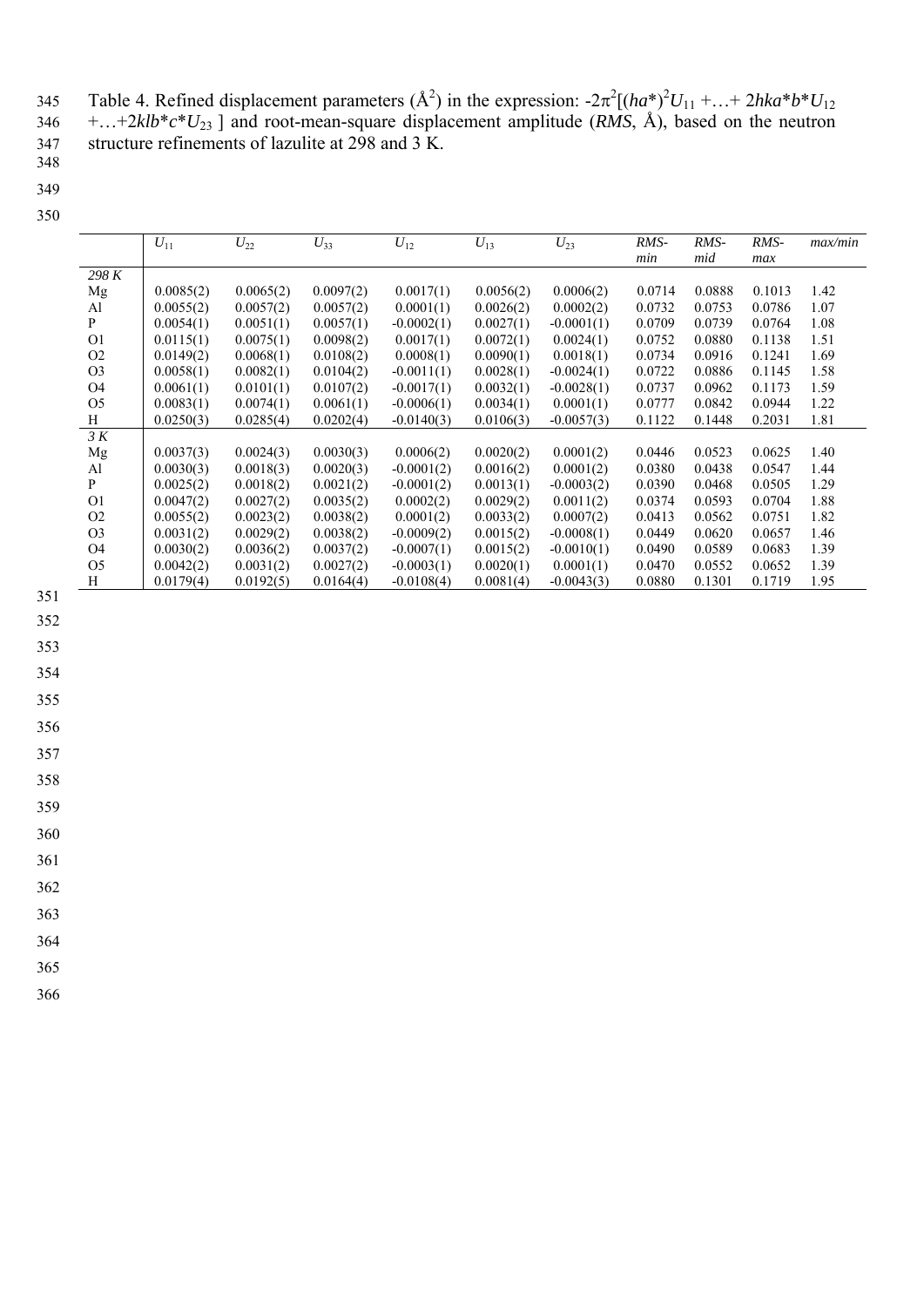367 Table 5. Relevant bond distances (Å) and angles (°) based on the neutron structure refinements at 298 and 3 K.

369

| ٦<br>I |  |
|--------|--|
|        |  |

|                                                      | 298 K                  | 3 K        |
|------------------------------------------------------|------------------------|------------|
| $Mg - O1 x 2$                                        | 2.0181(5)              | 2.0161(6)  |
| $Mg - O3 x 2$                                        | 2.0807(4)              | 2.0657(5)  |
| Mg - O5 x 2                                          | 2.0882(6)              | 2.0813(6)  |
| $Al - O1$                                            | 1.9454(7)              | 1.9347(10) |
| $Al - O2$                                            | 1.8224(7)              | 1.8137(10) |
| $Al - O3$                                            | 1.9366(7)              | 1.9319(10) |
| Al - O4                                              | 1.8253(8)              | 1.8239(10) |
| $Al - O5$                                            | 2.0200(8)              | 2.0066(11) |
| $Al - O5'$                                           | 1.9074(8)              | 1.9000(11) |
| $P - O1$                                             | 1.5429(5)              | 1.5389(8)  |
| $P - O2$                                             | 1.5171(6)              | 1.5125(8)  |
| $P - O3$                                             | 1.5438(6)              | 1.5412(7)  |
| $P - O4$                                             | 1.5133(6)              | 1.5121(7)  |
| $O5 - H$                                             | 0.9755(9)              | 0.9761(11) |
| $O5 - H^*$                                           | 0.9997                 | 0.9968     |
| $O5 - H \cdots O2$                                   | $152.67(9)$ $152.7(1)$ |            |
| $O5 \cdot O2$                                        | 3.014(1)               | 3.015(1)   |
| $H \cdot \cdot \cdot O2$                             | 2.114(1)               | 2.113(1)   |
| $O5 - H \cdot 04$                                    | 135.73(8)              | 135.6(1)   |
| $05 - 04$                                            | 3.156(1)               | 3.135(1)   |
| H…O4                                                 | 2.383(1)               | 2.362(1)   |
| * Bond distance corrected for "riding motion" effect |                        |            |
| following Busing and Levy (1964)                     |                        |            |

372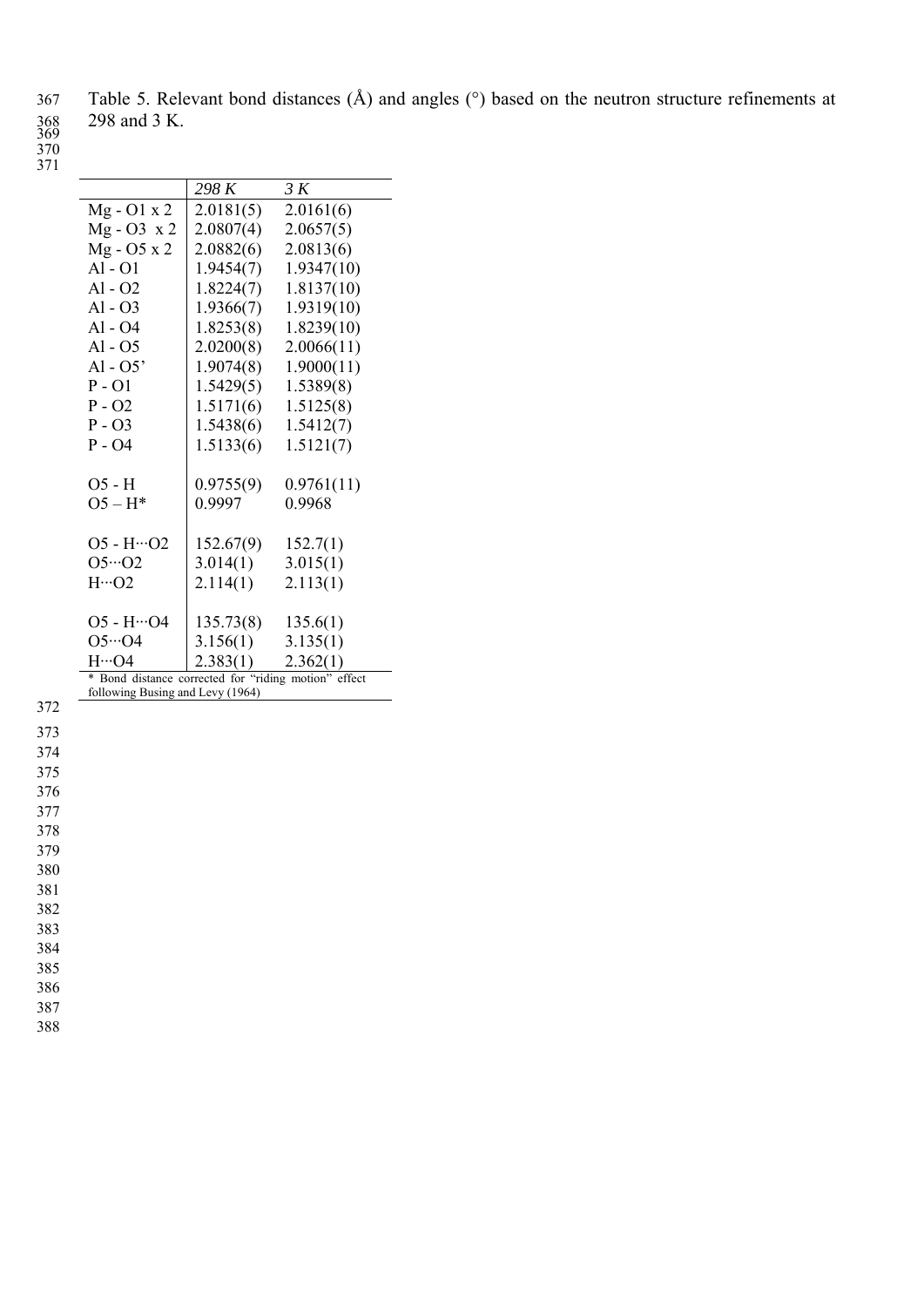389 Figure 1. The crystal structure of lazulite, viewed down [010] (*top left*) and [100] (*top right*), and its 390 bifurcated H-bonding scheme (*bottom left*), based on the neutron structure refinement of this study 391 (intensity data collected at 298 K). Displacement ellipsoid probability factor: 50%. In bracket: the 392 triple face-sharing Aloct-(Mg,Fe)oct-Aloct building unit (*bottom right*).

- 
- 
- 



- 
- 
- 
- 
- 
- 
-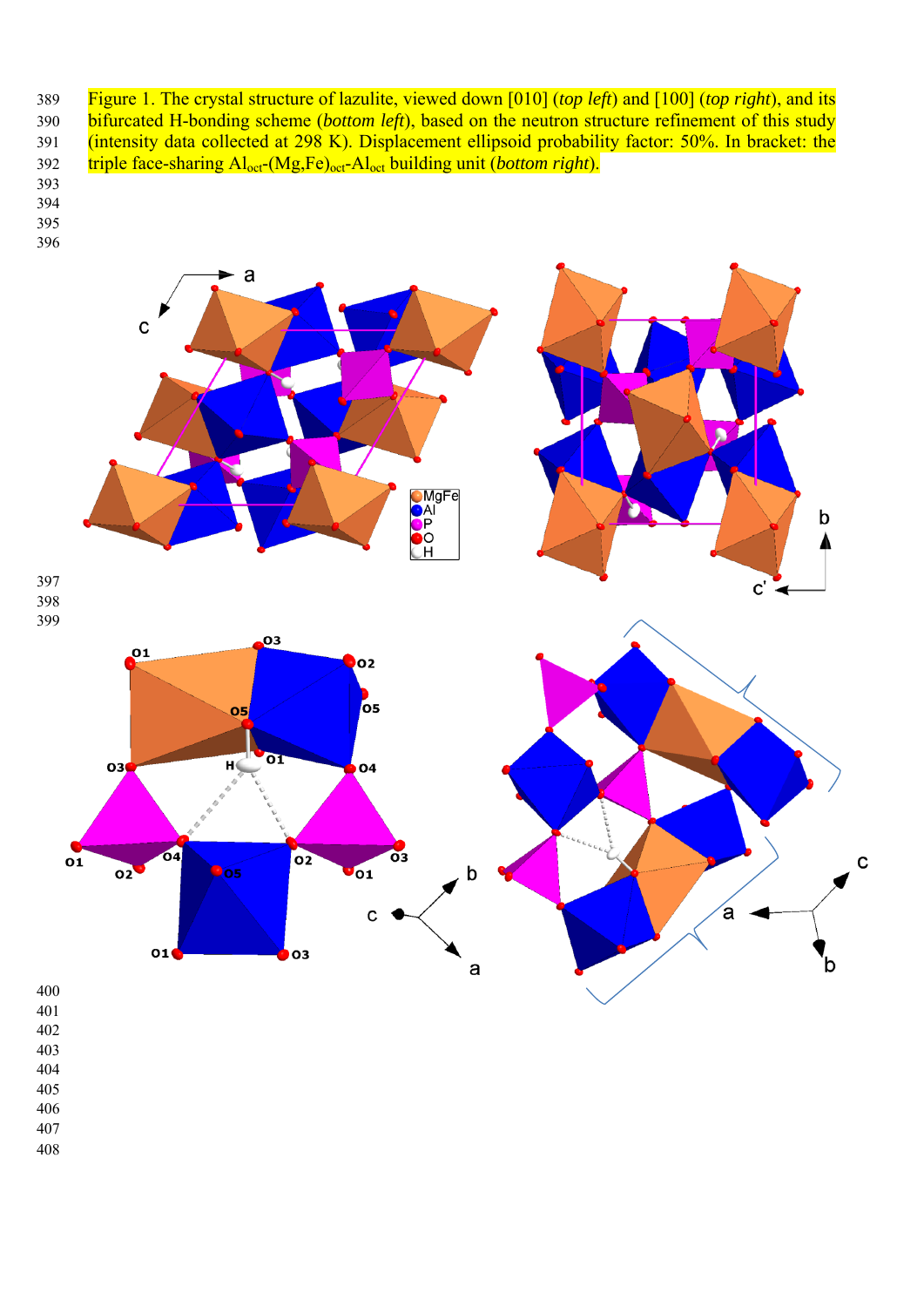

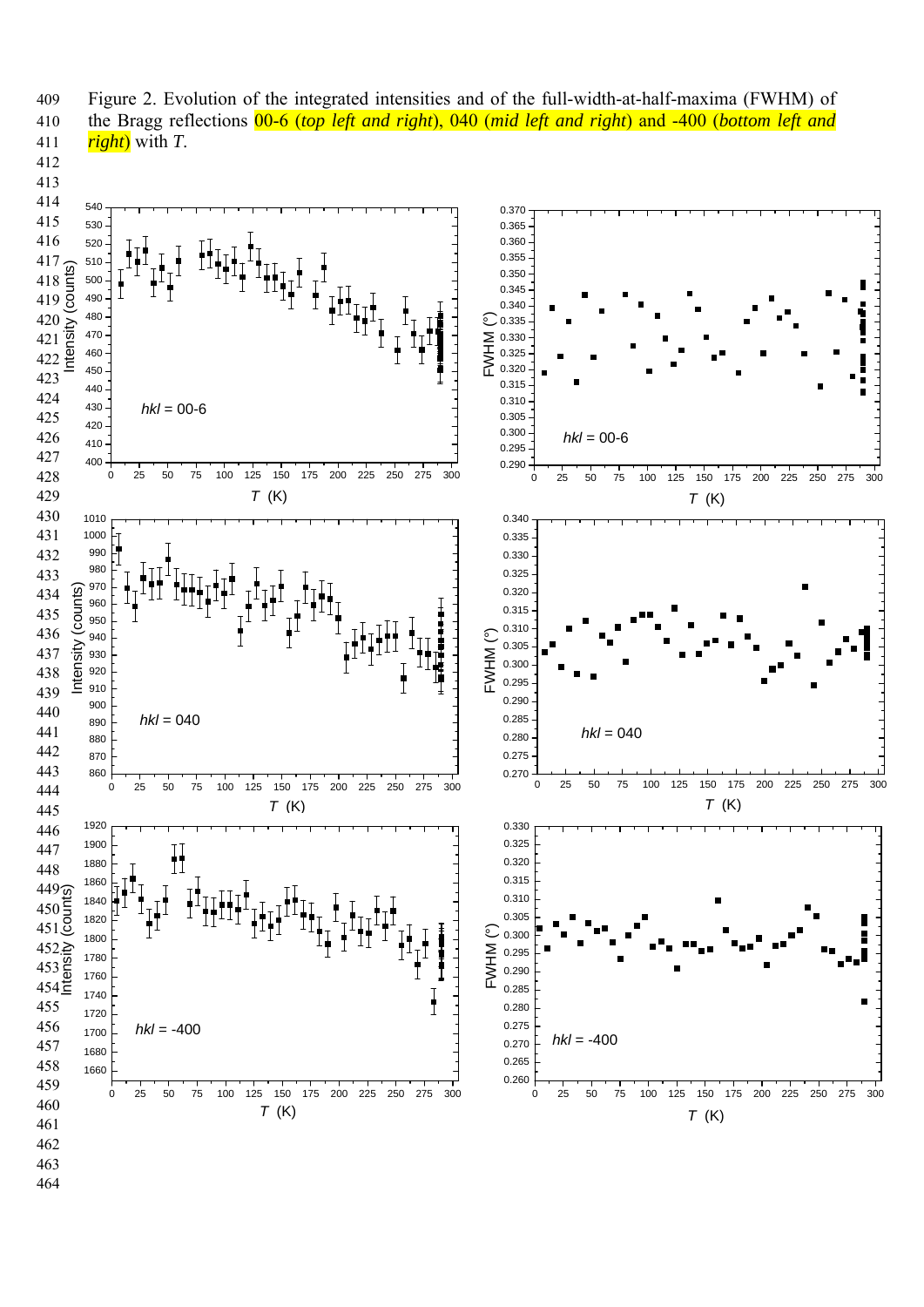465 Figure 3. Difference-Fourier maps of the nuclear density (*xy* sections, *x* horizontal;  $z \sim 0.7$ ) at 298 K 466 (*top*) and at 3 K (*down*), calculated with coefficients *Fo-Fc* and phased by *Fc*. The *Fc* were 467 calculated from a structural model without the H site. Color bar unit:  $\text{fm/A}^3$ .



- 
- 
- 
- 
- 
-